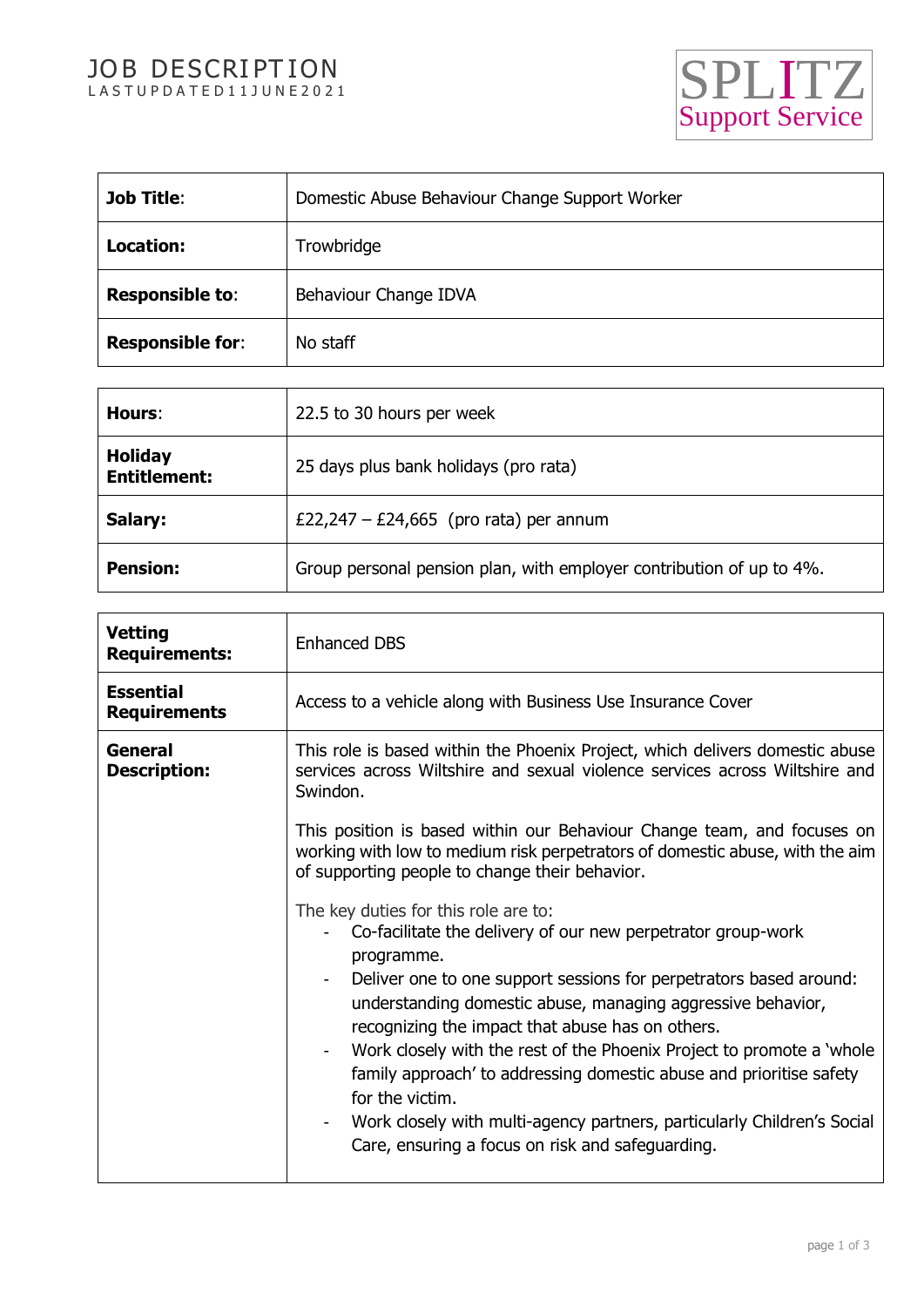## **Client Based Duties**

- Identify and assess the risks and needs of individuals who are abusive in a relationship or other domestic setting, using an evidence-based risk identification checklist e.g. Respect RIC, WSCB threshold Tool
- Advocate for individuals who need to address their abusive behaviour**.**
- Understand the role of all relevant statutory and non-statutory services available to those who are abusive and how your role fits into them; adopting a trauma informed approach.
- Support the client to recognise the abusive behaviour and the effect that it has on their families and assist them in recognising the features and dynamics of domestic abuse present in their situation, and help them change unhealthy patterns of behaviour.
- Understand multi-agency partnership structures and work within a multi-agency setting which may include participation at the MARAC. You will contribute interventions and help design a plan to protect victims and any children, while maintaining an independent role on behalf of your client, keeping the victim and any children's safety as central to any response.
- Ensure support provided is accessible to clients in terms of location and times
- Be proactive with your line manager in carrying out regular case reviews based on a review of risk and abuse which:
	- Feeds back into action planning to further progress, signpost or close cases and;
	- Provides feedback to your clients/agencies.
- Help maintain accurate and confidential case management records and databases and contribute to monitoring information for the service.
- Respect and value the diversity of the community in which the services works in, and recognise the needs and concerns of a diverse range of people ensuring the service is accessible to all.
- Remain up-to-date and compliant with all organisational procedures policies and professional codes of conduct and uphold standards of best practice.
- Utilize evaluation and monitoring systems to ensure high standards of service are consistently achieved e.g. Orchards Database
- Work with the BC-IDVA and Group Co-Ordinator to deliver the perpetrator group-work programme.

#### **Other**

- Work with the BC-IDVA to develop a flexible model of 1-2-1 work, evaluate the effectiveness of interventions and design new interventions as appropriate.
- Provide training to other agencies across Wiltshire to develop their understanding of domestic abuse.
- Comply with data protection legislation, confidentiality and information sharing policy and procedures and all legislation connected to your work.
- Support colleagues and partner agencies, through awareness raising and institutional advocacy, in order to provide the best possible service for those who are abusive within a family setting.

#### **General**

- Work at all times in accordance with the requirements of the Lone Working Policy and Procedure.
- Attend and contribute to team meetings.
- Update written and computerised records with accurate and clear information.